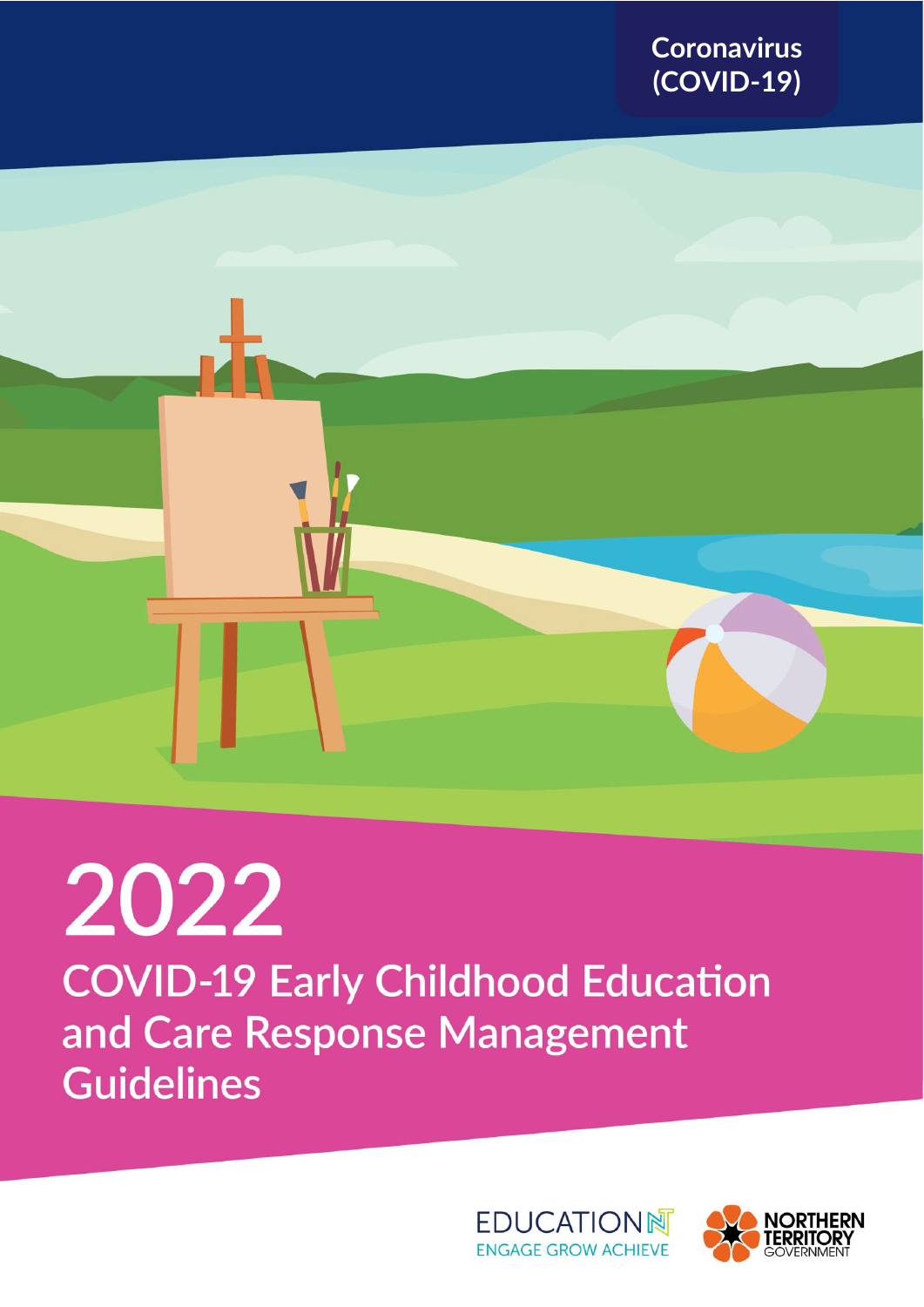| Document title         | COVID-19 Response Management Guidelines for Early Childhood Education<br>and Care Services |  |
|------------------------|--------------------------------------------------------------------------------------------|--|
| <b>Contact details</b> | Department of Education                                                                    |  |
| Approved by            | Agnes McGrath                                                                              |  |
| Date approved          | January 2022                                                                               |  |
| <b>Document review</b> | At least annually or as required for legislative updates                                   |  |
| <b>TRM</b> number      | 50:D22:3470                                                                                |  |

| <b>Version</b> | Date          | <b>Author</b>        | <b>Changes made</b>    |
|----------------|---------------|----------------------|------------------------|
| 1.0            | February 2021 | <b>ECEC Division</b> | First version          |
| -2.0           | January 2022  | <b>ECEC Division</b> | Amendments and updates |

| <b>Acronyms</b> | <b>Full form</b>                                  |  |
|-----------------|---------------------------------------------------|--|
| CDC             | Centre for Disease Control - Department of Health |  |
| <b>CHO</b>      | <b>Chief Health Officer</b>                       |  |
| COVID-19        | Coronavirus Disease 2019                          |  |
| <b>NT</b>       | <b>Northern Territory</b>                         |  |
| <b>ECEC</b>     | Early childhood education and care                |  |
| <b>QECNT</b>    | <b>Quality Education and Care NT</b>              |  |
| <b>PCR</b>      | Polymerase chain reaction                         |  |
| <b>RAT</b>      | Rapid antigen test                                |  |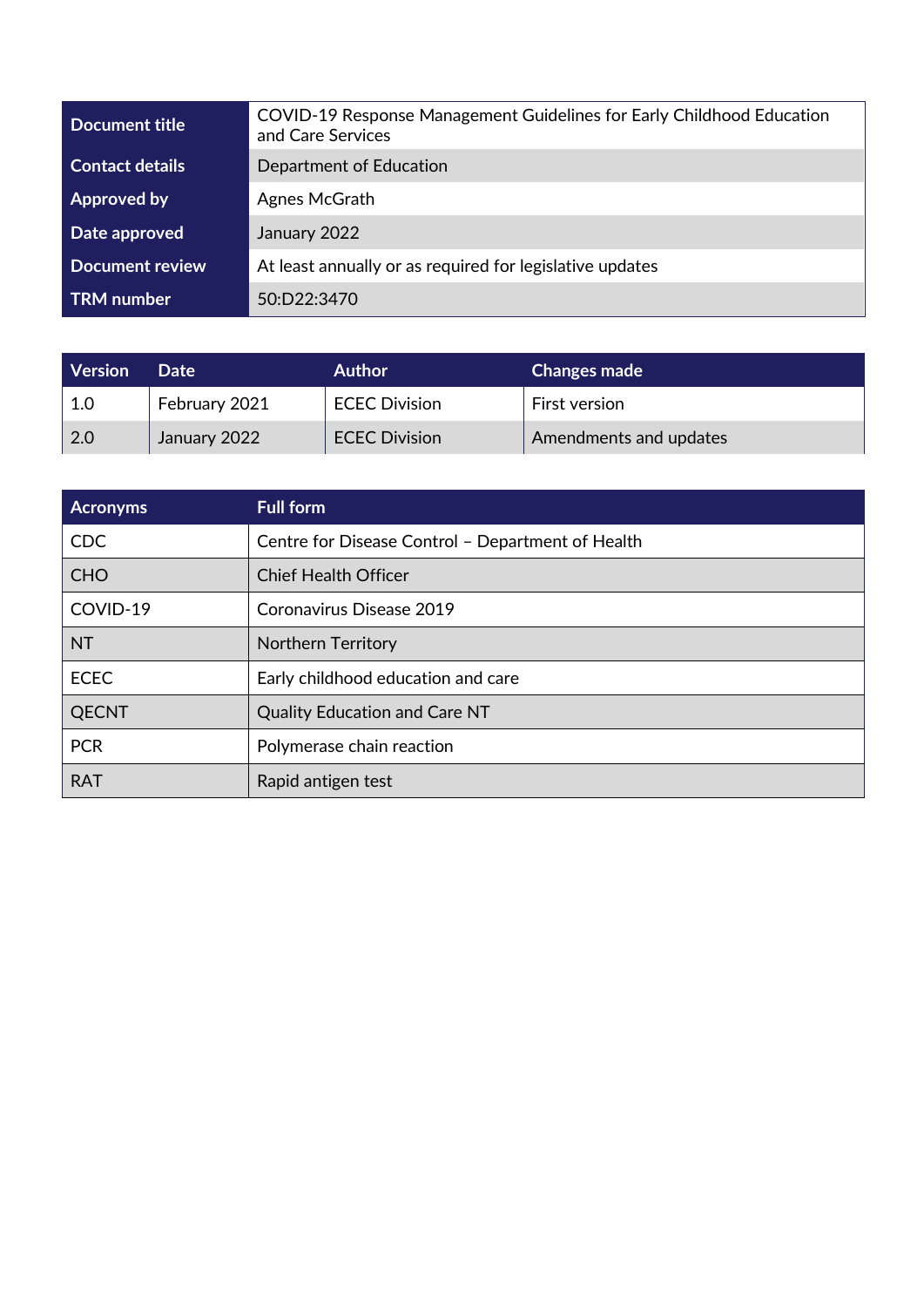# Contents

| 3.6.1. Summary of testing and quarantine summary for close contacts and positive cases  6 |  |
|-------------------------------------------------------------------------------------------|--|
|                                                                                           |  |
|                                                                                           |  |
|                                                                                           |  |
|                                                                                           |  |
|                                                                                           |  |
|                                                                                           |  |
|                                                                                           |  |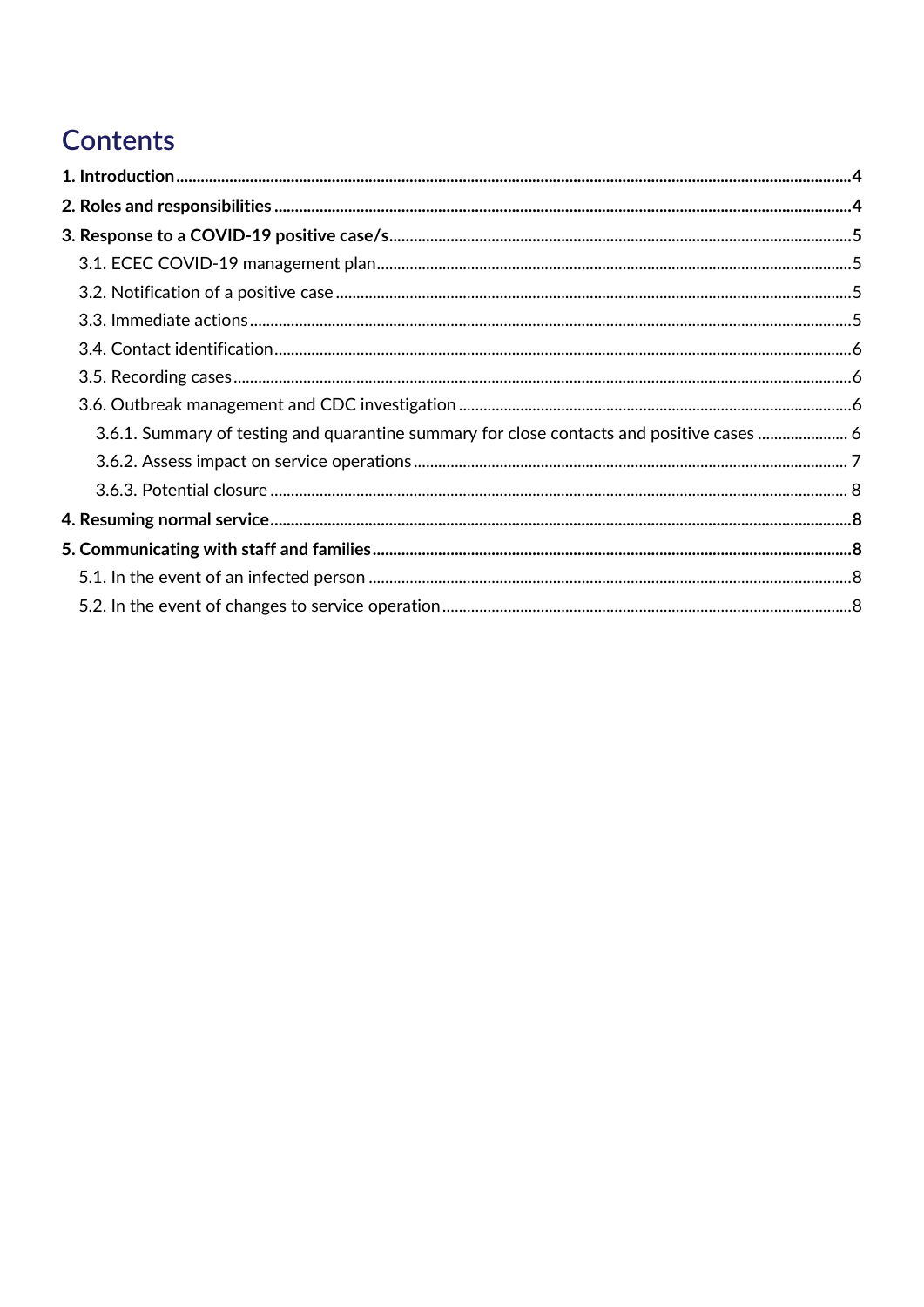# <span id="page-3-0"></span>**1. Introduction**

These guidelines aim to provide advice to support ECEC services across the NT to coordinate and respond when there are one or more individuals (staff and/or children) who have tested positive for COVID-19 and have recently attended, or are in attendance at, a service.

ECEC services are not generally considered public exposure sites due to the high level of traceability of possible contacts through staff and children attendance registers. There may be exceptions to this where services have hosted community events where exposures occur.

These guidelines align with the [National Framework for managing COVID-19 in schools and ECEC.](https://www.pm.gov.au/sites/default/files/media/National%20Framework%20for%20Managing%20COVID-19%20in%20Schools%20and%20Early%20Childhood%20Education%20and%20Care.pdf) The following guiding principles form part of this framework.

- Principle 1: ECEC services and schools are essential and should be the first to open and last to close wherever possible in outbreak situations, with face to face learning prioritised
- Principle 2: Baseline public health measures continue to apply
- Principle 3: No vulnerable child or child of an essential worker is turned away<sup>⊗</sup>
- Principle 4: Responses to be proportionate and health-risk based
- Principle 5: Equip ECEC services and schools to respond on the basis of public health advice and with support from public authorities where required
- Principle 6: Wellbeing of children and education staff to be supported.

<sup>⊗</sup> Except where a service has closed.

# <span id="page-3-1"></span>**2. Roles and responsibilities**

#### **Approved provider and nominated supervisor**

- Establish a health response action plan to prepare for and respond to confirmed COVID-19 cases in services including designating a COVID-19 response lead in each service.
- Liaise with and seek advice from QECNT as required.
- Report to QECNT any:
	- $\circ$  confirmed COVID-19 cases that were in the service while infectious
	- o closure or decision to reduce the number of children being cared for that is related to COVID-19.

#### **Department of Education – Quality Education and Care NT**

- Act as the liaison point between services and the Department of Health for the purpose of responding to confirmed COVID-19 cases in ECEC settings.
- Support services to prepare and respond to confirmed COVID-19 cases through guidance, templates and advice.

#### **Department of Health (including the CDC)**

- Provide advice/confirmation of COVID-19 cases in ECEC settings.
- Provide any health directions, advice and support to manage confirmed cases in ECEC settings.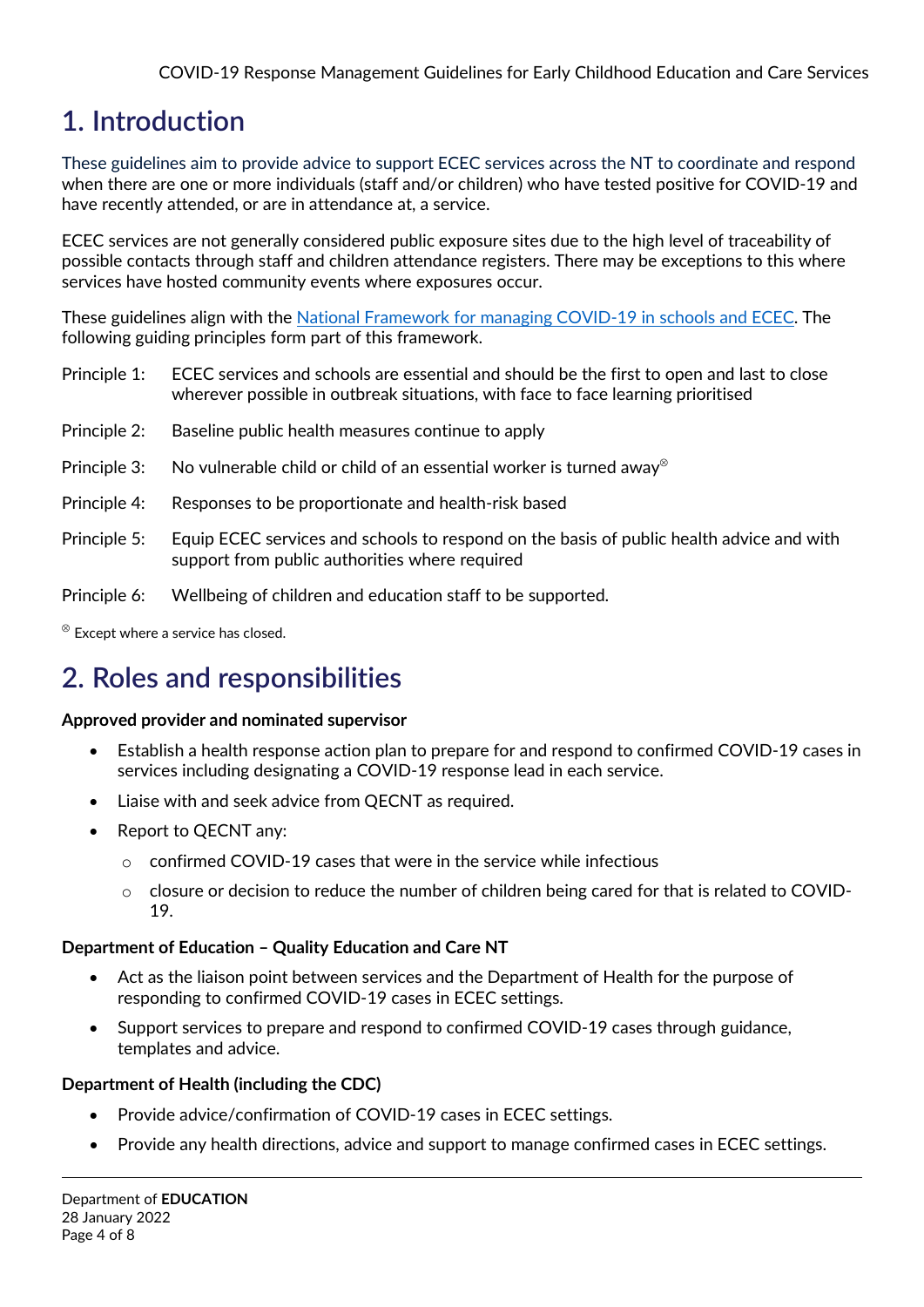# <span id="page-4-0"></span>**3. Response to a COVID-19 positive case/s**

When responding to information concerning infected persons, services' responses should be proportionate and informed by:

- latest health advice and NT CHO Directions
- practicality and ability for the service to implement health requirements
- individual risk profile of the service.

It is the service's responsibility to keep up to date with the latest information and health advice. The following processes are intended to guide service decision making.

Services should only close as a last resort. If a service determines that it does not have the capacity to maintain operations and needs to close, it will need to notify QECNT.

## <span id="page-4-1"></span>**3.1. ECEC COVID-19 management plan**

Services should have plans for managing and responding to COVID-19. These should include internal notification processes in the case of a COVID-19 infection, and ensuring that notification processes are clearly communicated to staff, families and contractors. These internal processes should ensure:

- staff, families and contractors know that if they are a confirmed COVID-19 cases (infected person), this must be reported to the service and the Department of Health as soon as possible
- the service notifies QECNT of a case of infected person who was in the service, as soon as possible
- it is not necessary to notify QECNT of close contact cases where exposure has been outside the ECEC setting.

## <span id="page-4-2"></span>**3.2. Notification of a positive case**

The approved provider or nominated supervisor must notify QECNT as soon as they become aware that any infected person has been in the service.

Notifications should occur through the National Quality [Agenda IT System \(NQAITS\)](https://public.nqaits.acecqa.gov.au/Pages/Landing.aspx) or by contacting QECNT at [qualityecnt.det@education.nt.gov.au](mailto:qualityecnt.det@education.nt.gov.au) or (08) 8999 3561.

#### <span id="page-4-3"></span>**3.3. Immediate actions**

In the case of being notified of an infected person, the service will contact QECNT and determine the best way to keep the premises open for the remainder of the day.

The following actions can be taken immediately to minimise the risk of infection:

- use of frequent hand hygiene
- cleaning of all high contact areas where the infected person has been
- staying in separate rooms/cohorts and, where possible, located in an area where spacing of 1.5 metres can be maintained
- moving activities to outdoor and well-ventilated areas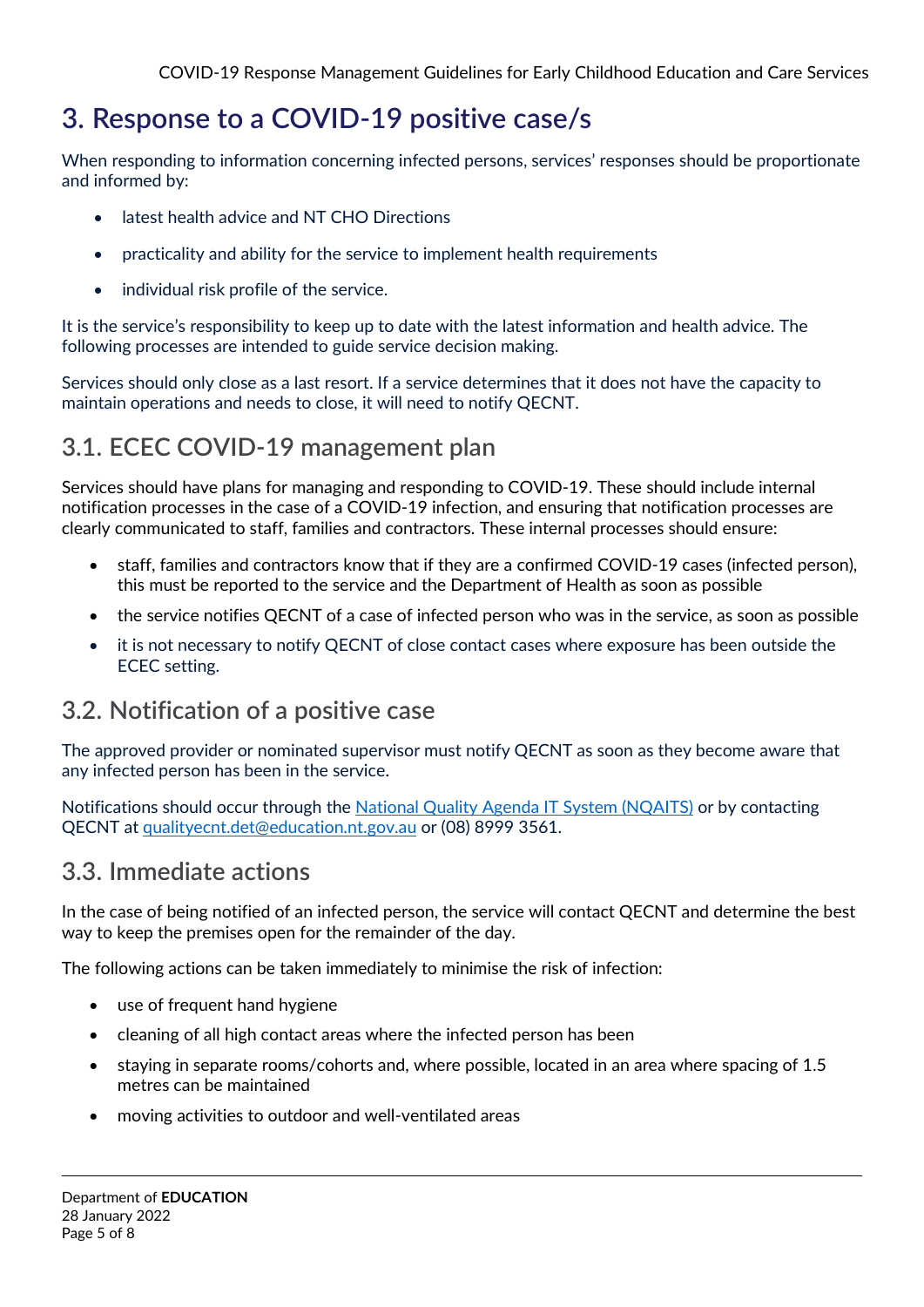COVID-19 Response Management Guidelines for Early Childhood Education and Care Services

- arranging for any staff and children who are unwell/symptomatic to go home, get tested and isolate pending the test result. While waiting to be collected by their parents/carers, symptomatic children should be separated from the other children
- postponing/cancelling any excursions or events
- staggering pick up and drop off times.

## <span id="page-5-0"></span>**3.4. Contact identification**

A close contact is defined as a person who has spent 4 continuous hours or more indoors with a COVID-19 positive person while they were infectious.

The service must identify and record all children, parents and staff who had close contact with an infected person for 4 hours or more in an internal setting at the service. If any children are identified as close contacts, the parent/carers must be notified. QECNT can assist with communication templates.

#### <span id="page-5-1"></span>**3.5. Recording cases**

The service will need to collate and manage a list of positive cases in their infectious diseases register. This may be required by QECNT and/or Department of Health. It should be noted that the Department of Health's Centre for Disease Control may use this information to interview or gather further information.

The infectious diseases register should include following details:

- Full name
- Date of birth
- Date of notification and details regarding quarantine
- In the case of children, all parent/guardian names and contact details

## <span id="page-5-2"></span>**3.6. Outbreak management and CDC investigation**

Services should endeavour to remain open for parents and carers, particularly frontline and essential workers and for vulnerable children.

In most instances, once the case/s has/have been sent home, QECNT has been notified and the parents/ carers of any identified contacts have been notified, all other staff and children can return to usual activities and can be advised to remain vigilant for symptoms.

There are circumstances where the Department of Health may step in and provide advice to a service, which a service or contact must follow. This may include the Department of Health:

- calling a service to ask for the details of the contacts who were on site
- directing contacts to undertake further testing or quarantine.

#### <span id="page-5-3"></span>**3.6.1. Summary of testing and quarantine summary for close contacts and positive cases**

The following table is a summary of the requirements for children and staff. Refer to CHO Direction- 22- 2022 for further details or check with QECNT for further advice if required: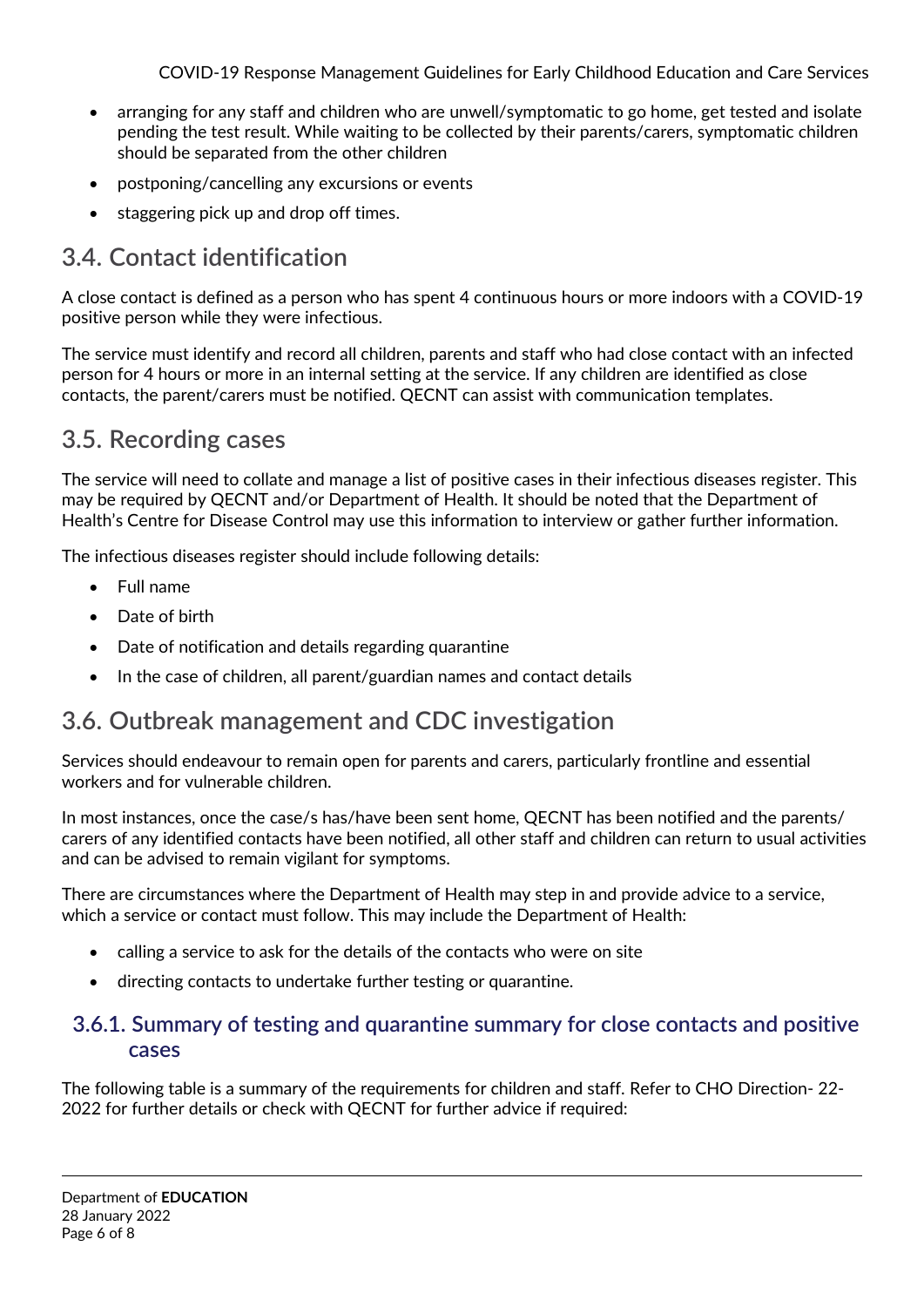| <b>Definition</b>                                                                                                                                                                                                                                                         | <b>Children attending ECEC services,</b><br>preschool and primary school                                                                                                                                                                                                                                                                                                                                                          | <b>Staff</b>                                                                                                                                                                                                                                                                                                                                                                                                                                                                                                                                                                                                       |
|---------------------------------------------------------------------------------------------------------------------------------------------------------------------------------------------------------------------------------------------------------------------------|-----------------------------------------------------------------------------------------------------------------------------------------------------------------------------------------------------------------------------------------------------------------------------------------------------------------------------------------------------------------------------------------------------------------------------------|--------------------------------------------------------------------------------------------------------------------------------------------------------------------------------------------------------------------------------------------------------------------------------------------------------------------------------------------------------------------------------------------------------------------------------------------------------------------------------------------------------------------------------------------------------------------------------------------------------------------|
| A close contact either:<br>A. resides with an infected<br>person; or<br>B. has been continuous<br>indoor contact with an<br>infected person who is<br>infectious; or<br>C. has been informed they<br>are a close contact by an<br>officer authorised by the<br><b>CHO</b> | No symptoms<br>Child can attend ECEC service,<br>$\bullet$<br>preschool and primary school as<br>per normal<br>No testing required<br>$\bullet$<br>Monitor for symptoms<br>$\bullet$<br>It is recommended that year 3 and<br>above children wear a face mask<br>in line with CHO advice<br><b>Symptoms</b><br>Stay at home<br>$\bullet$<br>Get tested<br>$\bullet$<br>If test is negative - may return<br>$\bullet$<br>when well  | No symptoms<br>May exit quarantine for the purpose of<br>attending workplace if they:<br>o are vaccinated<br>o submit to and return a negative RAT<br>prior to attending the workplace<br>each day for 5 school days (RATs and<br>guidelines for use will be provided by<br>the service)<br>$\circ$ take reasonable measures to stay 1.5<br>metres away from others<br>o wear a face mask, except when<br>teaching<br>Monitor for symptoms<br>Symptoms<br>Quarantine for 7 days<br>Arrange for a test within 3 days and<br>testing again on day 6<br>If unable to test on day 6, quarantine<br>extended to 10 days |
| An infected person has<br>returned a positive test (PCR<br>or RAT)                                                                                                                                                                                                        | Child must isolate (follow current<br>$\bullet$<br>advise from the Department of<br><b>Health</b> for isolation period)<br>Child is unable to attend service<br>$\bullet$<br>or school setting during isolation<br>period<br>If the child has symptoms, they<br>$\bullet$<br>should remain in isolation until<br>symptoms are resolved or a<br>medical practitioner specifies in<br>writing that they are no longer<br>infectious | Staff member must isolate (follow<br>$\bullet$<br>current advise from the Department of<br><b>Health</b> for isolation period)<br>Staff member cannot attend workplace<br>$\bullet$<br>during isolation period<br>If the staff member has symptoms,<br>$\bullet$<br>they should remain in isolation until<br>symptoms are resolved or a medical<br>practitioner specifies in writing that<br>they are no longer infectious                                                                                                                                                                                         |

#### <span id="page-6-0"></span>**3.6.2. Assess impact on service operations**

Services must determine under what conditions it can continue to operate. This can be supported by QECNT. In assessing the service's capacity, the following information should be considered:

- number of children affected and how many require education and care
- number of staff affected and how many can continue to work
- capacity to maintain child to educator ratios (go t[o ACECQA Website for ratio guidance\)](https://www.acecqa.gov.au/nqf/educator-to-child-ratios)
- duration of isolation periods for confirmed COVID-19 cases (refer to [NT COVID-19 positive advice\)](https://coronavirus.nt.gov.au/stay-safe/living-with-covid-19/covid-19-positive)
- the support and wellbeing needs of staff, children and families
- any further conditions, direction and advice regarding local community safety.